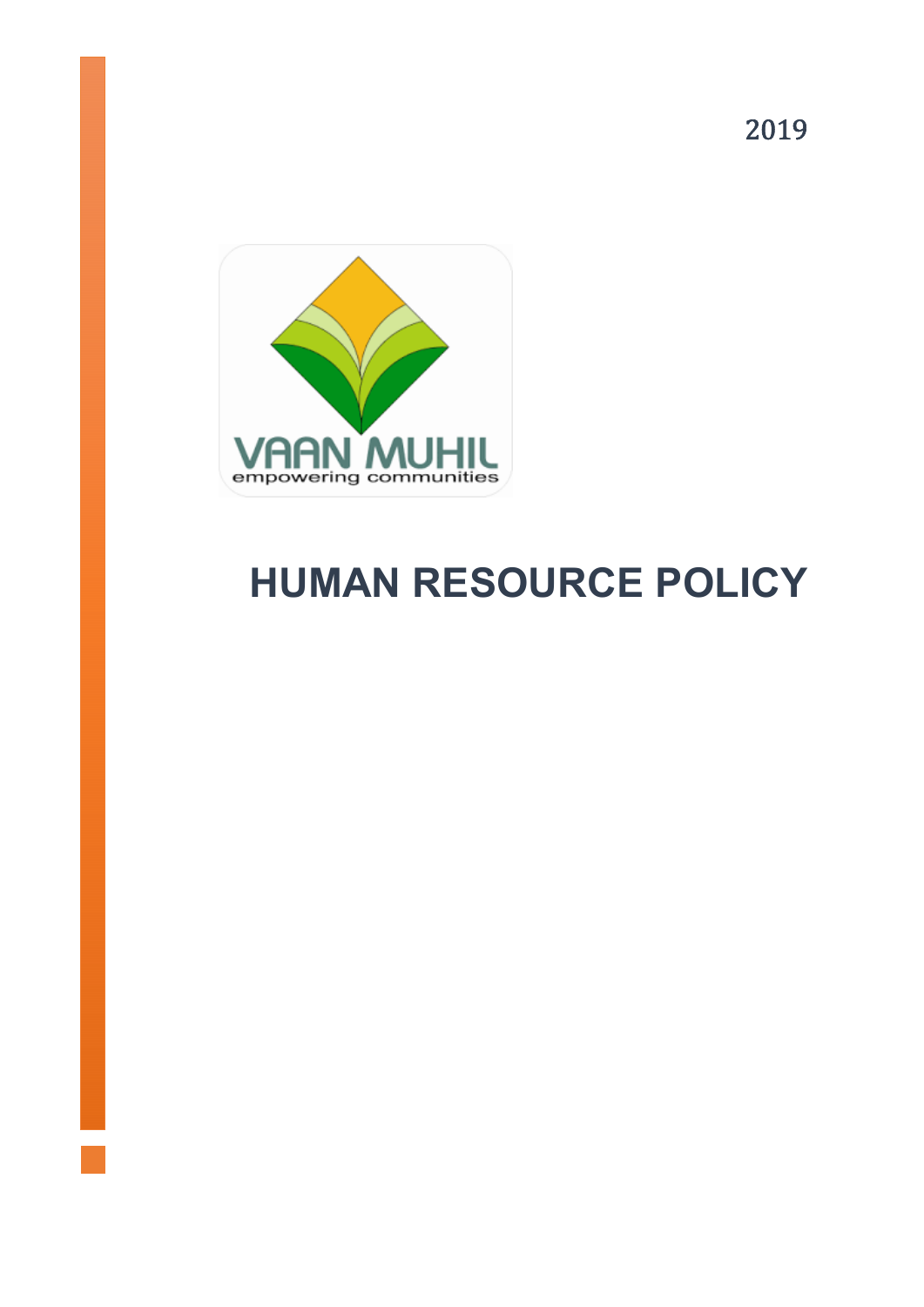# **Human Resource Policy and Procedures**

This document shall govern the Human Resource function of Vaan Muhil and it guides to handle all human resources related activities.

**Vaan Muhil – Human Resource Policy** Page **1** of **13**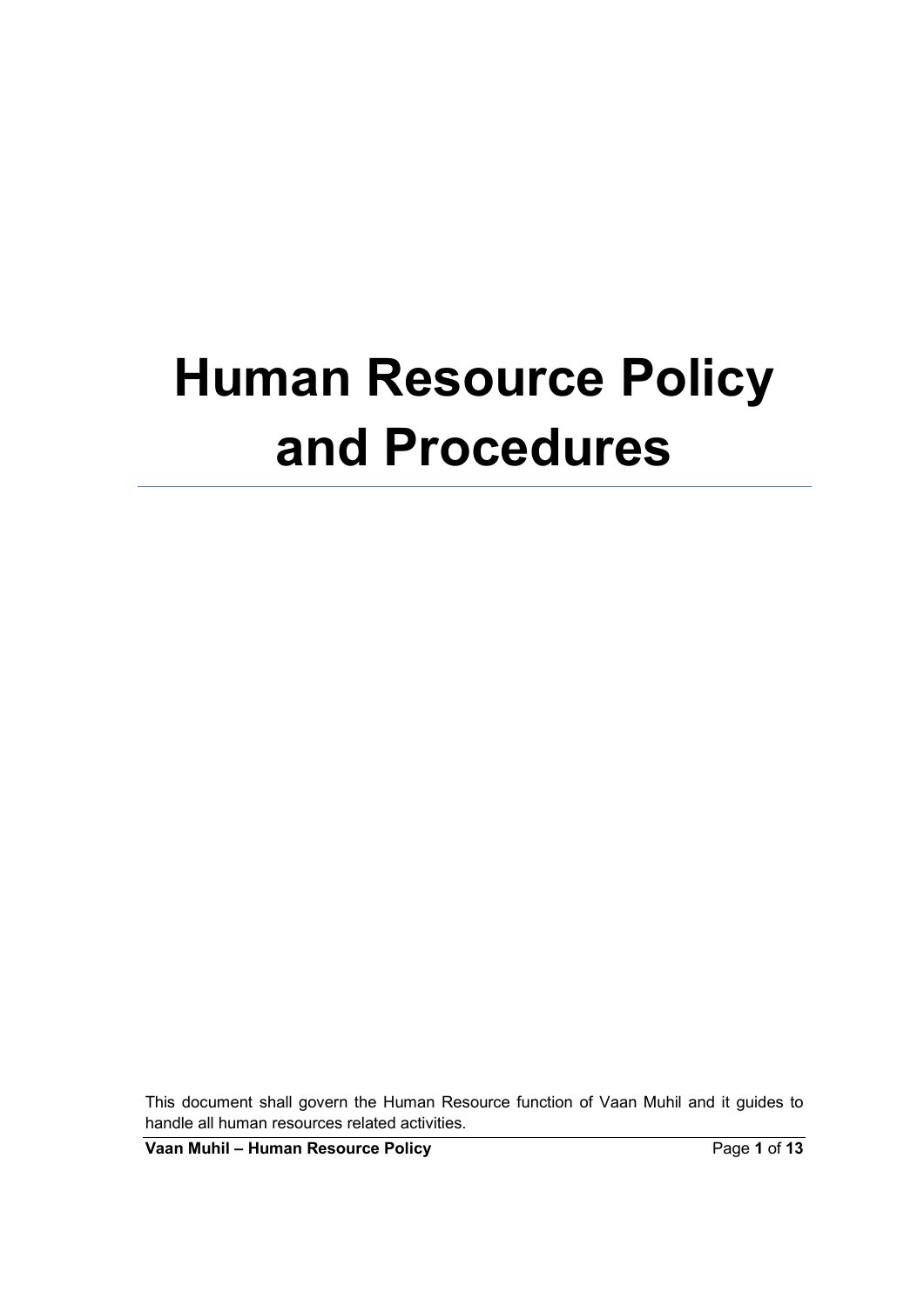# **EXECUTIVE SUMMARY**

HR policies are the guidelines to execute and administer the HR functions of the organization. They help the senior management and HR team in being concurrent with the existing policies of the organization. They help in case of legal challenges as they are set as ready reckoner for defining the terms, concepts and clarity.

These policies help the HR Staff to justify of rationalize the decisions of the department during employee's recruitment, wage fixation, training, induction, promotion, transfer, welfare, separation, etc.

HR Policies regulate the practices, procedures and systems. They formalize the activities of the human resource management of the organization.

This guide should be adopted and used by everyone at Vaan Muhil who is responsible for human resource management, including those who are part of organizational project activities.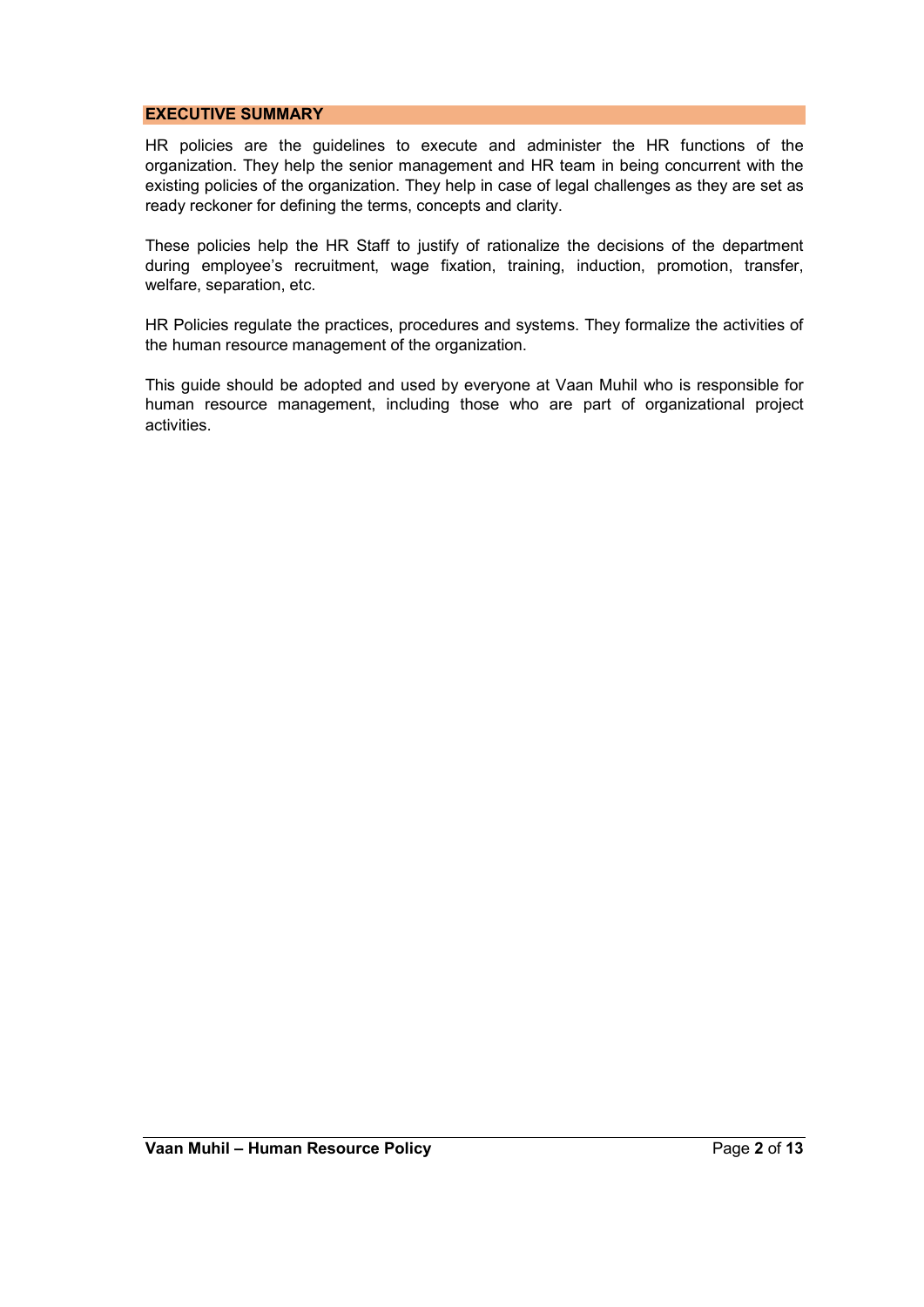# **CONTENTS**

- **1. Introduction**
- **2. Purpose of the Document**
- **3. Vaan Muhil Organogram 2018**
- **4. Organizational Culture of Vaan Muhil**
- **5. Vaan Muhil's Equal Opportunity Policy**
- **6. Categories of Employment with Vaan Muhil**
- **7. Recruitments**
- **8. Orientation & Induction**
- **9. Probation, Confirmation and Resignation**
- **10. Compensation**
- **11. Performance Planning and Management**
- **12. Work and Level Policy**
- **13. Office Equipments and Properties**
- **14. Discipline and Action**
- **15. Registration and Service Closure**
- **16. Grievances**
- **17. Revision of Regulations**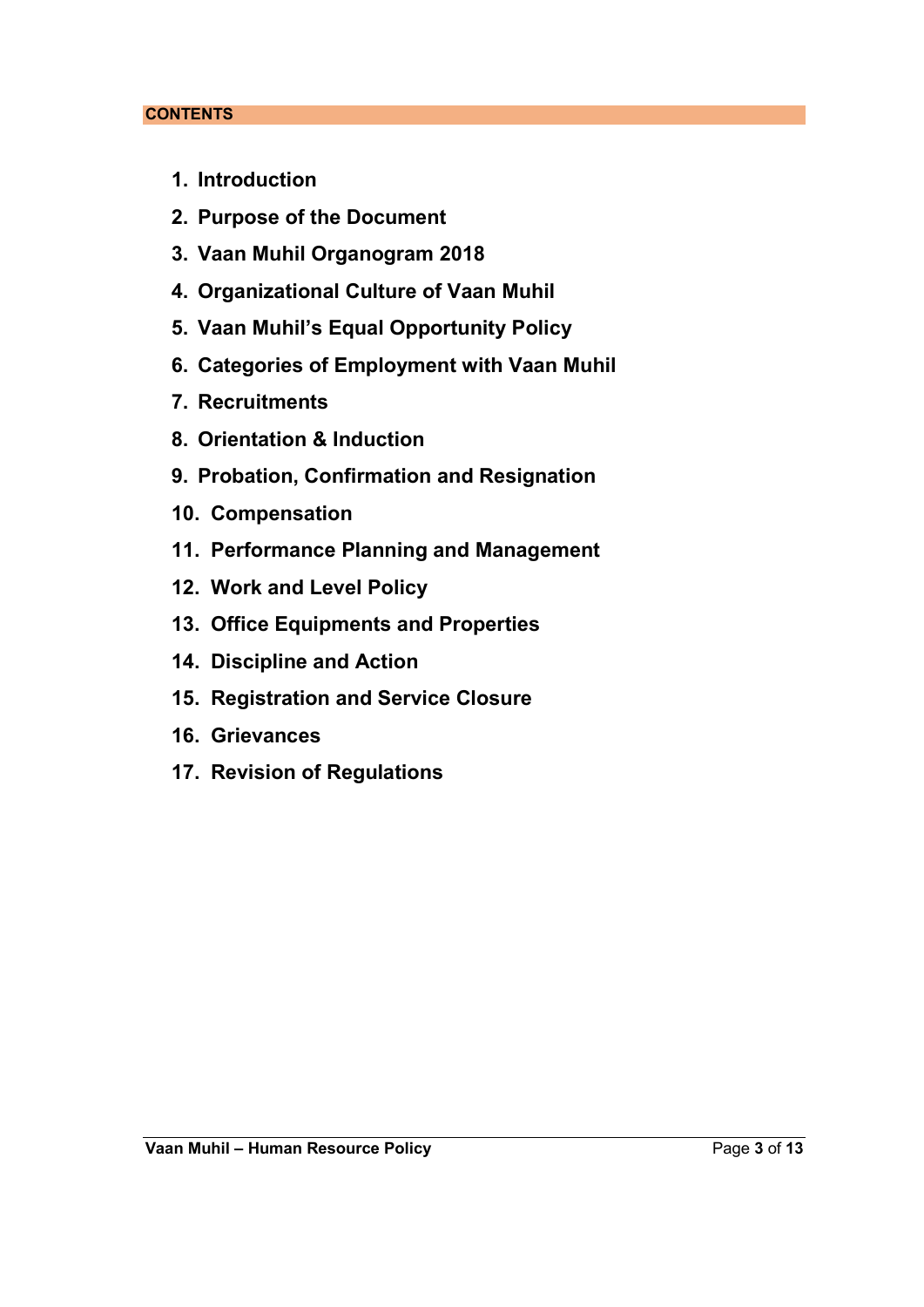# **1. INTRODUCTION**

**Vaan Muhil** is a rights-based organization, started in 1995, to empower the marginalized communities/ groups for equitable and inclusive growth. It has been focusing on: human rights education; action researches on rights of the vulnerable sections; building resources and disseminating the same to the public; capacity building for leaders of communities and civil society groups, making legal interventions, taking up campaigns and advocacy efforts on rights issues.

**Vision**of Vaan Muhil is to "Envisions a just and humane social order: Where all individuals and groups enjoy their fundamentals rights; Where all have equitable access to resources; Where enlightened citizens meaningfully participate in the democratic governance and decision-making processes; Where sustainable development process is pursued; Where diversity and pluralism are valued".

**Mission**of Vaan Muhil is to takes up initiatives and strategies to empower and mainstream the vulnerable communities through a process of inform-enable-collective action'; facilitates communities to discuss, prioritize, decide, access and control on all that concern their development; follows multi-stakeholder approach and multipronged strategies such as Mobilizing Communities, Taking up Community Based Development Interventions, Public Education Programmes, Action Research and documentation, Campaigning and Advocacy , Lobbying with policy makers and elected representatives.

# **2. PURPOSE OF THE DOCUMENT**

This guideline outlines the principles, systems and procedures toensure smooth running of the organisation. The organisationreserves the right to modify any of these policies and proceduresat any time and accordingly inform the employees. It is intendedthat the guideline be used for the following purposes:

These policies and procedures are foundation and structure to Vaan Muhil.

The HR policies provide guidelines on employer-employee interaction, behavior, appropriate work behaviors, work schedules, employment laws, conflict resolution, disciplinary measures and health and safety measures.

This policy ensure uniformity in standards of employment and service conditions with Vaan Muhil and [provide guidelines](https://content.wisestep.com/importance-health-safety-workplace/) for recruitment, compensation and employment of staff.

This will provide a reference tool for use in induction and orientation sessions of new staff.

This policy aims for an organizational environment that may result in organisational and individual learning and development and continually improve performance and working relationship within the organisation.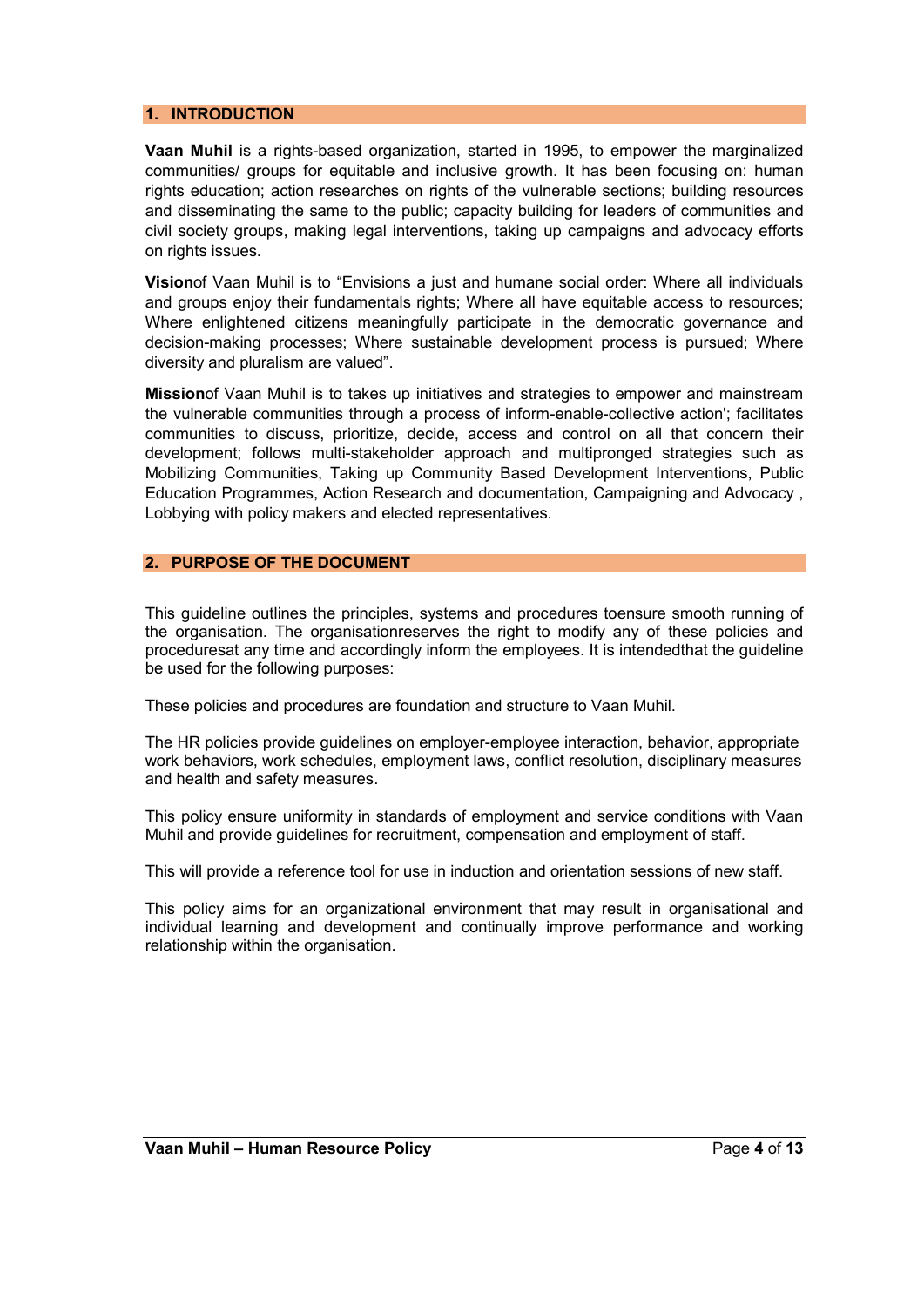**3. VAAN MUHIL ORGANOGRAM 2018**



**4. ORGANIZATIONAL CULTURE OF VAAN MUHIL**

An organisation's culture has been defined as "the specificcollection of values and norms that are shared by people andgroups in an organisation and that control the way they interactwith each other and with stakeholders outside the organisation. "

Vaan Muhil works with a set of guiding principles with acts as the culture of the organization.

As a team member or supporter of Vaan Muhil, it is dynamic that yourepresent the organisation with dignity while being grounded inknowledge, skills and attitudes.This requires that you act with clarity with regards to thefollowing:

Appreciate the diversity within self and others, do what you say, keep up the promises, show respect to everyone you come across. If you make a mistake, take apologize

# **5. VAAN MUHIL'S EQUAL OPPURTUNITY POLICY**

Vaan Muhil is an equal opportunity employer it seeks and selects resourceful staff from diverse socio-economic background maintaining diversity. Special efforts will be taken to include the staff from marginalised communities.

**Vaan Muhil – Human Resource Policy** Page **5** of **13**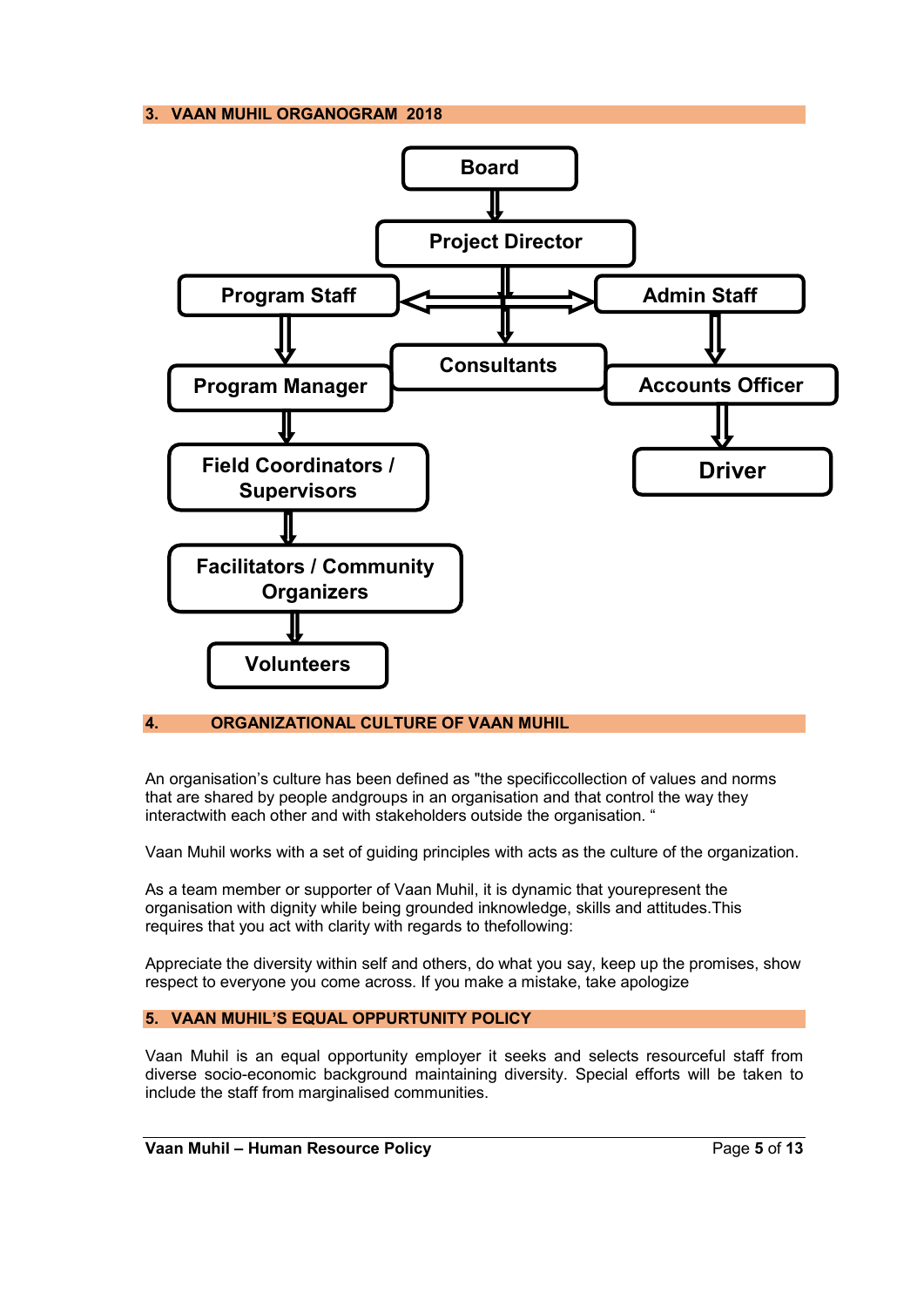All recruitments will be based on predetermined specific positions and competencies.

At least 50 % of the posts including managerial will be reserved for women.

Vaan Muhil will not tolerate any unlawful acts of discrimination, any form of harassment, any unjustifiable acts of discriminationon any grounds including: colour, race, nationality, ethnic ornational origin, sex, marital or parental status, sexualorientation, disability, religious beliefs, social class or age.

Any breach of this policy will be subject to Vaan Muhil's disciplinary and grievance procedures.

# **6. CATEGORIES OF EMPLOYMENT WITH VAAN MUHIL**

Vaan Muhil has the following employment opportunities

- (i) **Regular Employment**: Appointed for a fixed period or a specified purpose on a work – which is essentially of a temporary nature – unless extended for a further specified period by mutual consent.
- (ii) **Consultant**: The one who is hired for a specific task which requires professional competence and specialization when the organization requires external assistance / guidance – such as evaluation, accompaniment, training etc. After this period the staff member's performance is still not considered satisfactory, then his/her employment will stand terminated. A notice given to the staff member shall outline reason for non-confirmation, and or extension of probation period. On satisfactory completion of the probationary period, the employee will be confirmed in service by a letter of confirmation.
- (iii) **Contract**: The one who is employed due to his/her experience and expertise on a contract on a stipulated time or for a specific task or for a project period – on the completion of which the contract shall stand terminated. However, it may be renewed on the same or such other terms mutually agreed upon depending on the needs of the organization.
- (iv) **Volunteers**: Individuals who wish to contribute towards the various causes of the organisation by assisting without any remuneration. Volunteers could be either local/domestic or foreign volunteers.

# **7. RECURITMENTS**

The recruitment of candidates is the mutual responsibility of the Head of the organization.Recruitment will ensure a uniform selectionprocess that is unbiased, transparent and based on the principle of open competition on merit. Following basic elements includes in the recruitments.

Special efforts made to encourage applications from groups that might otherwise be underrepresented in the recruitment process;

Absence of discrimination—selections made impartially under processes that will not discriminate on the basis of caste, religion, gender etc. However, the selection process will ensure the presence of vulnerable communities/groups in the staff.

Selection will be on the basis of the highest standards of efficiency, competence, integrity, professional qualifications, and appropriate experience to carry out organization's objectives.

Vaan Muhil' s recruitment process comprises of thefollowing steps.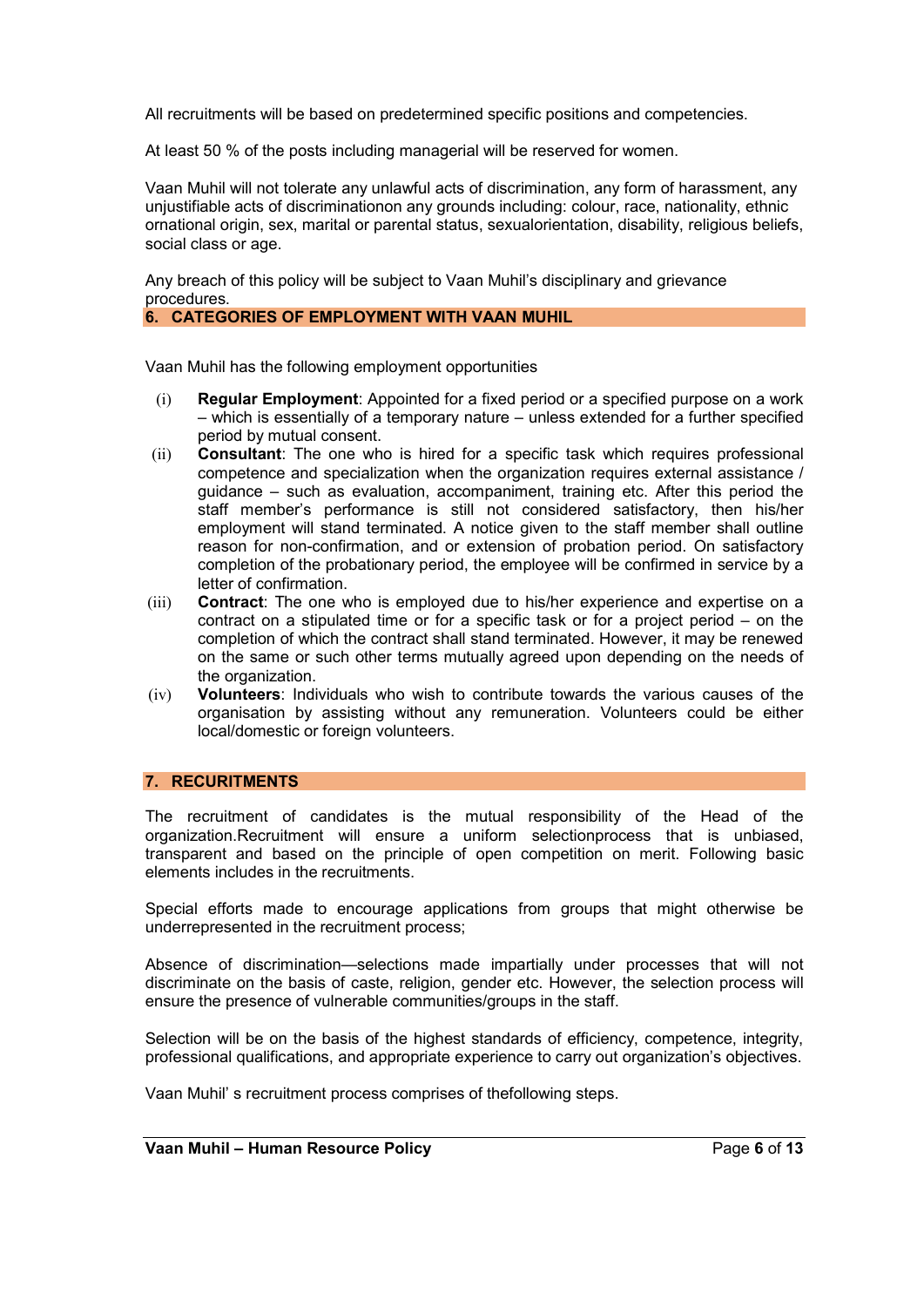# **Inviting Applications: -**

Job Descriptions clearly mentions the number of positions, the required qualifications, scope of work, role and responsibilities, the competencies and skills required to fulfil the job.

Recruitment information should be displayedon the notice board. It can be advertised on website or in the newspaper etc if required. Vaan Muhil will communicate the requirement information's to other NGOs through networks and inform the community through word of mouth.

# **Selection: -**

Shortlist the suitable applications based on requirements andthe closest match.Schedule interviews with prospective candidates on specificdates and times. At least three candidates will be interviewed for each position. Interview committee will have at least three members.

Reference checks from the pastemployer for the selected candidates will be done.Verification of certificates confirming a candidate'seducation and other experience against originals and keep a copy of the same for organization record.

# **Letter of Appointment**

The terms and conditions of employment including scale of pay, grade, designation and starting salary and allowances of the employees, leave, etc. on initial employment, shall be stated in the letter of appointment to be prepared in duplicate. The letter will be signed in duplicate by the selected employee in token of his/her acceptance of the terms and conditions of employment.

# **8. ORIENTATION & INDUCTION**

As part of the joining process, each employee must submit thefollowing documents:

- Copies of qualification certificates (obtained in the process)
- Photographs & Reference letter (if any)

# **Key activities during probation:**

- Signing the contract letter, job descriptionand employment letters by both parties.
- Meeting with designated person to get an overview about the organization.
- Each new employee must beoriented to the organisation's mission, objectives, history,
- activities and policies for a period of three days at least.
- Supervisor and a designated staff member will beresponsible for the orientationof the new employee on thejob.

# **9. PROBATION, CONFIRMATION AND RESIGNATION**

# **Probation:**

All newly recruited employees of the organisation are on probationarystatus for the first three months of their employment. This is anopportunity for the staff member and supervisor to evaluate thesuitability of the placement. During this period, the supervisorshould train and orient the employee in such a manneras to promote satisfactory performance.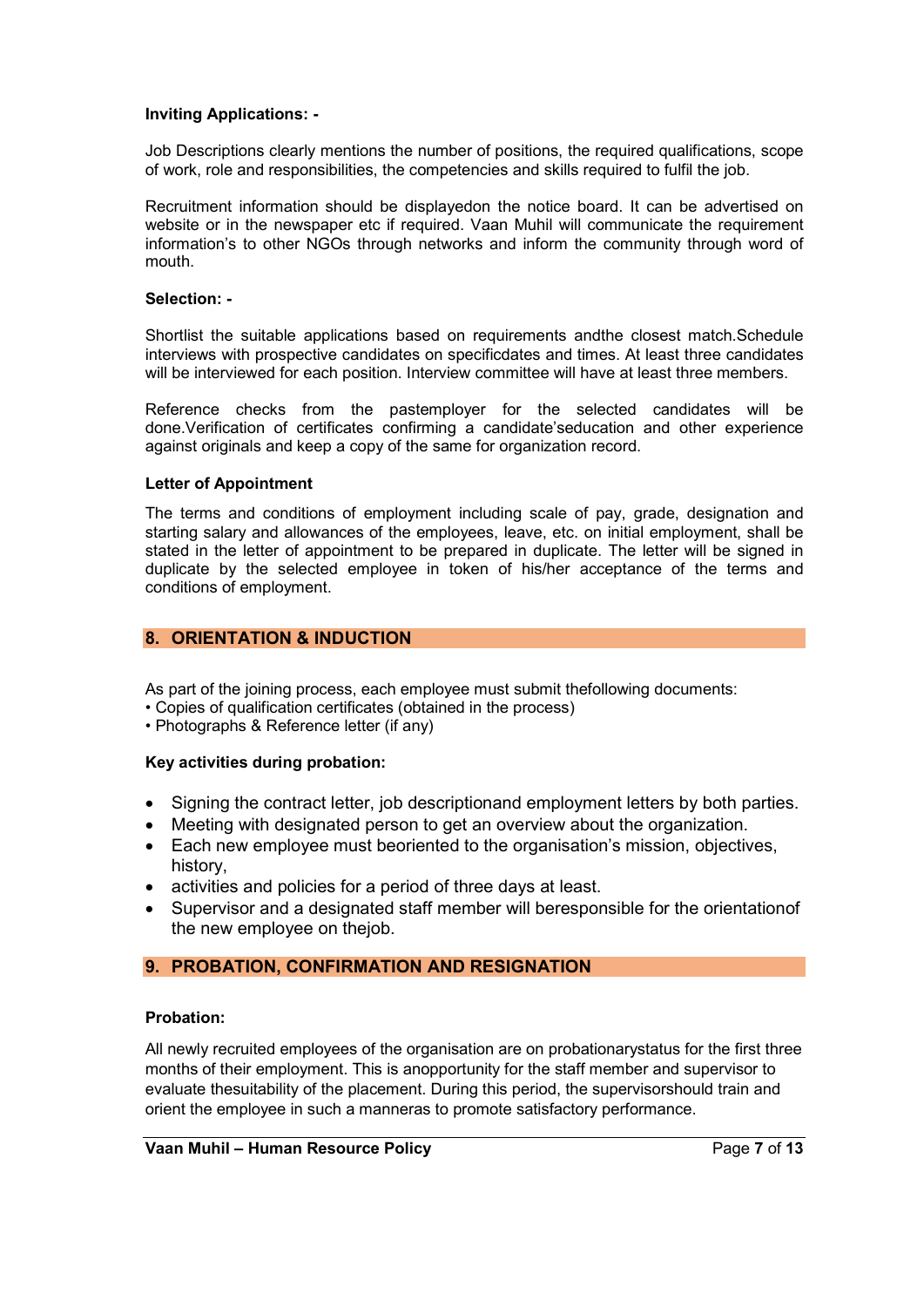During probation an employee will be eligible for one-day leave for a month. He/she shall not be eligible for other leave benefits.

# **Confirmation:**

A joint review will be held between the Supervisor /project in charge and the employee at the end of the three month of employment. When this review satisfies the organization, employee will be confirmed and a letter will be given and contract will be signed with respective terms and conditions. If both parties agree that the expected performance has not been witnessed, the employee's probation will be extended to further period which will mutually agree based on the need and situations.

# **10. COMPENSATION**

All employees to receive "minimum wages" as defined by law. Vaan Muhil' s compensation structure will attract and retain competent staff and will identify different levels of responsibility andaccountability and to establish salaries accordingly.

Salaries will be competitive and are consistent withthe budgetary guidelines of the organisation and within theallocated financial resources.

All employees to receive salaries by the 5th working day ofevery month.Salaries of project staff will be based on funding.

# **11. PERFORMANCE PLANNING AND MANAGEMENT**

Every year, each employee should work out his/her annual individual development plan (IDP) to be achieved during the financial year. This will be done in consultation with the line manager. Simultaneously the required knowledge and skills to achieve the set plan should be worked out.

The set development plan along with the requirements should be submitted to the management for their approval. The approved performance plan should be signed by the employee and the department manager and the copy must be retained by the management in the employee file and the same be given to the line manager and the concerned employee.

Management will look into the training and capacity requirements suggested, and the monitoring system required for complying with the performance management. Orientation and training on the performance management system should be provided to each new employee so that they will understand the system and each staff member will be held accountable for its smooth implementation.

Vaan Muhil appraises the performance of employees to determine and recognize individual performance in contributing to the growth of the organization and reward the deserving employees.

Vaan Muhil's performance management system comprises of performance planning, capacity enhancement mechanism, feedback system, assessment and recognition in concurrence with its Vision and Mission. In totality it measures performance against set objectives and value-based behaviour in job management.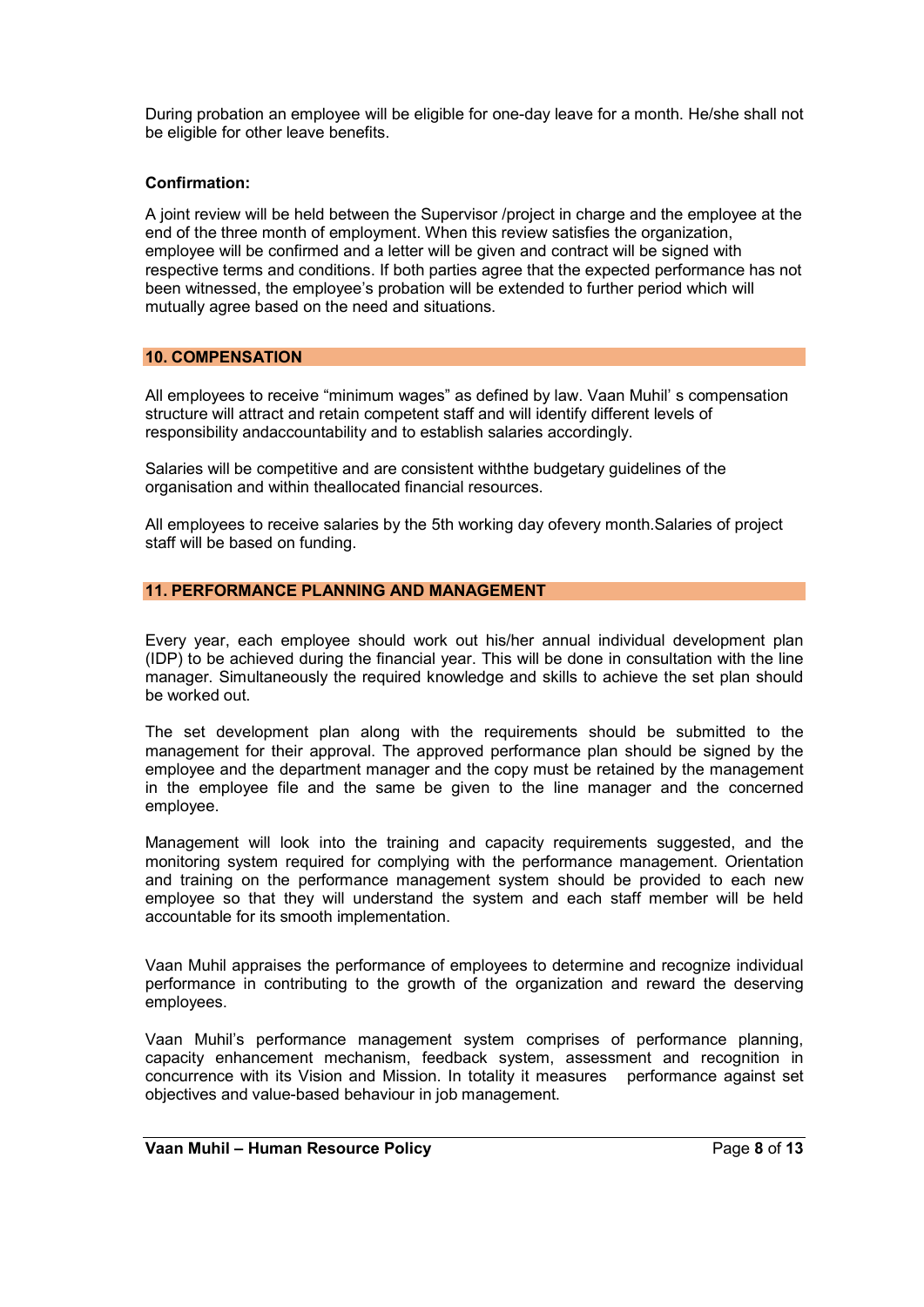An annual work plan for each staff member, drawn up and agreed to by employee and manager and including measurable objectives for the year. A mid-year review and possible adjustment of the work plan by employee and manager.

Final review of the work plan and assessment of the employee's performance by the manager, followed by a meeting with the employee to discuss performance issues, career development plans, and preparation of a work plan for the subsequent year. An opportunity is given for the employee respond in writing on the evaluation.

#### **12. WORK AND LEAVE POLICY**

**Office Working Hours:** The office works between 9.30 am to 6.00 pm with one-hour lunch break from 1 pm to 2 pm.

**Working Days:** Six days from Monday to Saturday are working days and Sunday will be weekly holiday.

**Office Attendance:** Office starts at 9.30 AM every working day. Attendance Register is to be signed by the staff.

In-case of late beyond 9.30 AM up-to 10 AM with 5 such late entries in a month will be considered half day leave.

Late beyond 10 AM will be considered as half a-day absent [without pay].

Similarly, one-hour permission in a day may be allowed 4 times in a month (2 permissions in one day is not allowed)

**Leave:** Vaan Muhil provides different kinds of leave to meet with the various eventualities. Availing of leave must be informed in advance so that the work of the organization does not suffer.

**Holidays:** The number of holidays excluding weekly holidays will be **12 days (including National holidays) in each calendar year**. The list of the holidays for the year will be notified by the Project Director. He may declare, at his discretion additional holidays suiting to appropriate situation.

**Casual leave**: Casual leave up to **12 days in a calendar year** shall be admissible to every employeeIt cannot be taken for more than three days at one time without prior permission. Casual leave may not be combined with any other leave. Specific permission should be obtained for prefixing and suffixing casual leave with holidays. Un-availed casual leave will lapse at the end of the calendar year.

**Medical Leave**: Medical leave up to **10 days in a calendar year** shall be admissible to every employee. If an employee remains absent on medical grounds for more than three days (including attached holidays) his/her request for medical leave shall be supported by a medical certificate from a Registered Medical practitioner. Medical leave cannot be combined with any other leave or holidays. If it is combined, those days will also be treated as medical leave including the intervening holidays.

**Compensation leave (CPL):** Compensation leave is permitted only if any programme/ work is held or attended during holidays. No compensation leave is permitted for any travel day even if it is a holiday. If Sunday falls between two programme days and if there is no programme on that Sunday it will be treated as a holiday with per diem but no compensation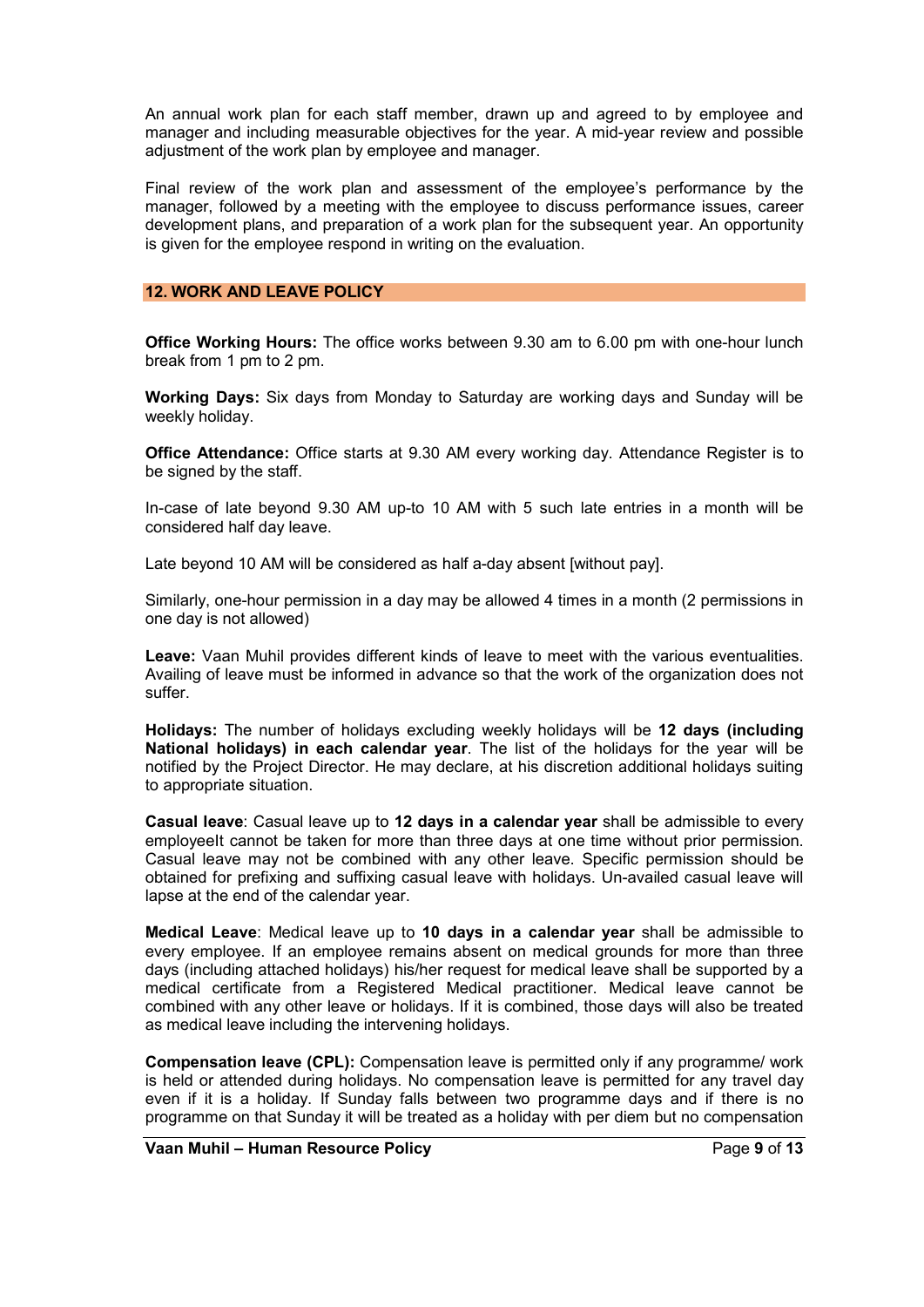leave is allowed for that Sunday. Compensation leave should be availed within 90 days of working on holiday beyond which it will automatically lapse.

**Maternity Leave:** All female employees are entitled to a minimum of 12 weeks maternity leave (only for 2 children). It may be availed atany time during pregnancy (in case of health problem duringpregnancy) and/or at any time from one month prior to duedate.

Maternity leave with full pay will be granted according to thelaws of the land.Maternity leave shall be availed of on submission of anapplication in that behalf and relevant certificates.

#### **13. OFFICE EQUIPEMENTS AND PROPERTIES**

All the staff members will be responsible for office equipment's issued to them. It will be their responsibility to ensure the safety and good maintenance of such materials/equipment's.During the time of vacation or absence from office, the equipment's should be handed over to the administration if necessary, for safe custody.

**Vehicles:** The use of vehicle is restricted to official purposes only. No vehicle is to be used by staff members (other than authorized staff) for personal purposes. All the vehicles shall be parked in authorized areas each night and in safe places while on tour.

Every vehicle should have a record of its use shall be submitted to the Director, through a prescribed log sheet, by the concerned staff in possession of the vehicles on monthly basis.

The safety measures such as wearing helmet and fastening seat belt are to be followed during the office hours.

**Other Equipments:** Pertaining to the Laptop if there isany software or hardware related issues staff, needs to inform the Administrative staff. Depending on the nature of the issue, these may be resolved by Vaan Muhil through its authorized vendors.

Every employee needs to fill and sign the acknowledgement formmentioning the details of the things handed over by the organization to him/her during his / her job tenure and submit thehard copy to Accounts and Admin person.

# **14. DISCIPLINE AND ACTION**

Any violation of the Rules & Regulations of the Institution is a misconduct, which needs to be corrected through disciplinary action by the management. The following acts of misconduct are illustrative and not exhaustive and are to be considered as misconduct for which the employee will be liable for disciplinary action as per rules.

- $\checkmark$  Wilful insubordination or disobedience, whether alone or in combination with others, to any lawful and reasonable order of a superior.
- $\checkmark$  Theft, fraud or dishonesty in connection with the Institution's work or property.
- $\checkmark$  Wilful damage to or loss of Institution's goods or property.
- $\checkmark$  Taking, or giving bribes, or any illegal gratification.
- $\checkmark$  Habitual absence without leave, or absence without leave for more than three days.
- $\checkmark$  Habitual breach of any law applicable to the Institution. Habitual late attendance.<br> $\checkmark$  Rictous or disorderly behaviour during working bours at the Institution
- Riotous or disorderly behaviour during working hours at the Institution.
- $\checkmark$  Habitual negligence or neglect of work.
- $\checkmark$  Striking work, or inciting others to strike work.

**Vaan Muhil – Human Resource Policy** Page **10** of **13**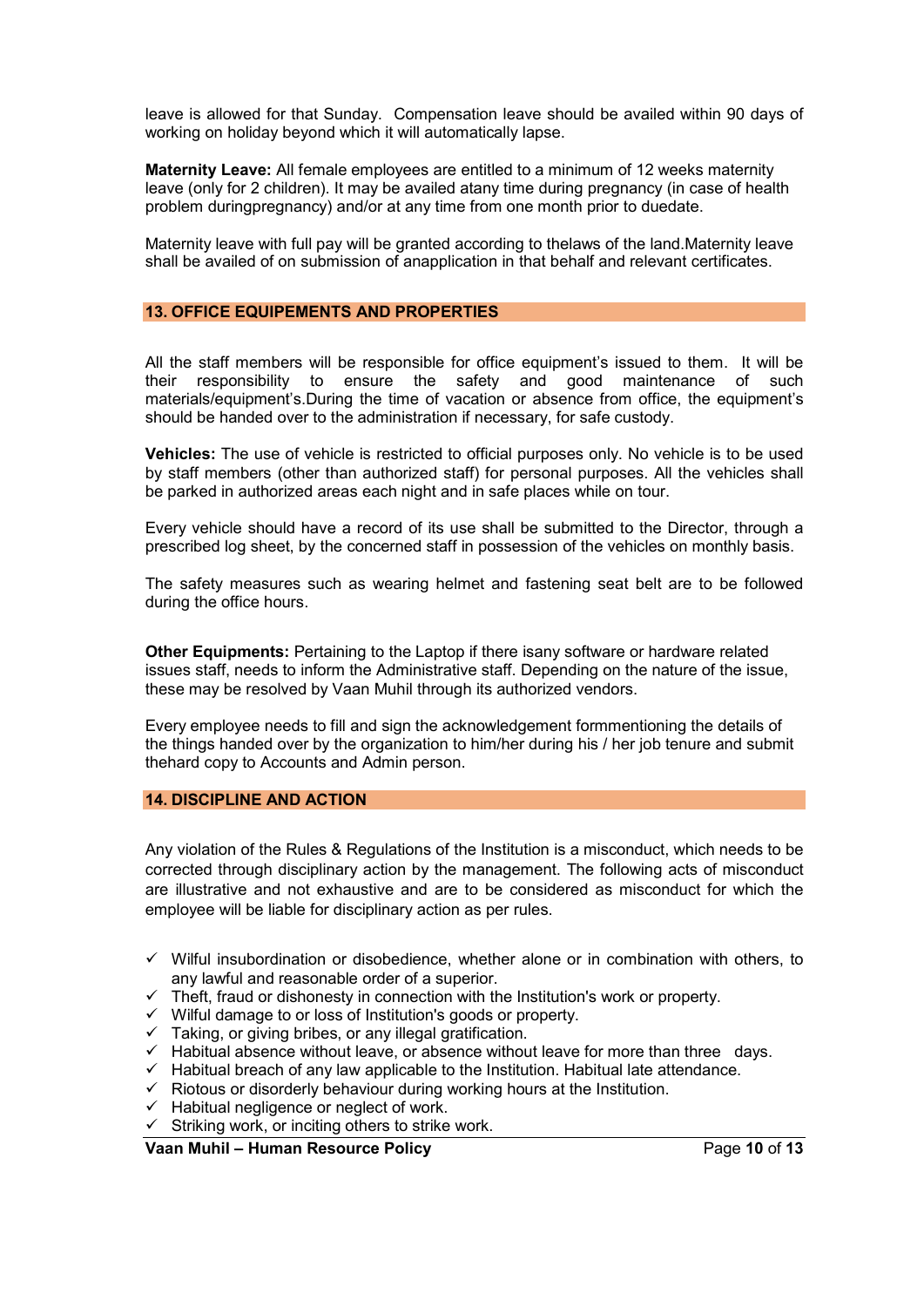- $\checkmark$  Any person convicted in any court of law for criminal offence.
- $\checkmark$  Any act subversive of discipline or good behaviour either on the premises of the institution or elsewhere, including at residential premises if provided by the management.

# **Procedure for Inquiry**

- $\checkmark$  If an order of suspension is rescinded the employee shall be deemed to be on duty during the period of suspension and will be entitled to the same remuneration as he/she would have received if he/she had not been suspended.
- $\checkmark$  In the case of a major misconduct, there shall be a recorded enquiry, provided however, that no such enquiry will be necessary if the employee concerned admits the charges in writing. The employee concerned shall be issued a charge sheet (or show cause notice) clearly setting forth the charge(s) alleged against him/her, by the management within seven days of suspension or the establishment of a prima facie case.
- $\checkmark$  If an employee refuses to accept a charge sheet or any other communication, then he/she may be verbally informed about the charges in the presence of two witnesses.
- $\checkmark$  The management shall appoint an enquiry officer if it decides to proceed with the enquiry.
- $\checkmark$  If an employee refuses to accept any communication issued by the enquiry officer, then he/she may be verbally informed in the presence of two witnesses and the enquiry officer may then proceed ex part against the employee.
- $\checkmark$  The employee shall be permitted to have a co-worker assist him/her during the enguiry.
- $\checkmark$  The employee shall be permitted to produce witnesses for his/her defence and to crossexamine witnesses against him/her.
- $\checkmark$  The enquiry officer shall submit his/her findings to the management along with a record of the evidence led on either side.
- $\checkmark$  After the receipt of the findings of the enquiry officer, the management may drop the case or issue a show cause notice to the employee along with the findings of the enquiry officer and indicate the proposed disciplinary action and ask the employee to explain why the proposed action should not be taken.
- $\checkmark$  After considering the employee's reply, the management may take such disciplinary action as it thinks fit.
- In the interest of justice all enquiries shall ordinarily be completed within a period of three months from the date of issue of the charge sheet.

# **Action's based on the inquiry**

- $\checkmark$  On receipt of a report in writing the appointing authority may suspend an employee for any act of alleged misconduct, pending enquiry.
- $\checkmark$  The order of suspension shall take effect immediately on its communication to the employee.
- $\checkmark$  The suspended employee will be required to mark attendance at the place and time mentioned in the suspension order.
- $\checkmark$  The management may proceed to institute a domestic enquiry in respect of alleged misconduct as set out here in above or in respect of any alleged criminal misconduct committed by the employee. The management shall not be stopped from proceeding with the domestic enquiry even if criminal proceedings have been initiated against such an employee.
- $\checkmark$  During the pending of the criminal proceeding the domestic enguiry shall proceed as the test of evidence before a criminal court is different and distinct to that, before a domestic tribunal (domestic enquiry). If on conclusion of the domestic enquiry, the employee has been found to be not guilty of any of the charges framed against him/her, he/she shall be deemed to have been on duty during the period of suspension and shall be entitled to the same wages as he/she would have received if he/she had not been placed under suspension, after deducting the subsistence allowance paid to him/her for such period.